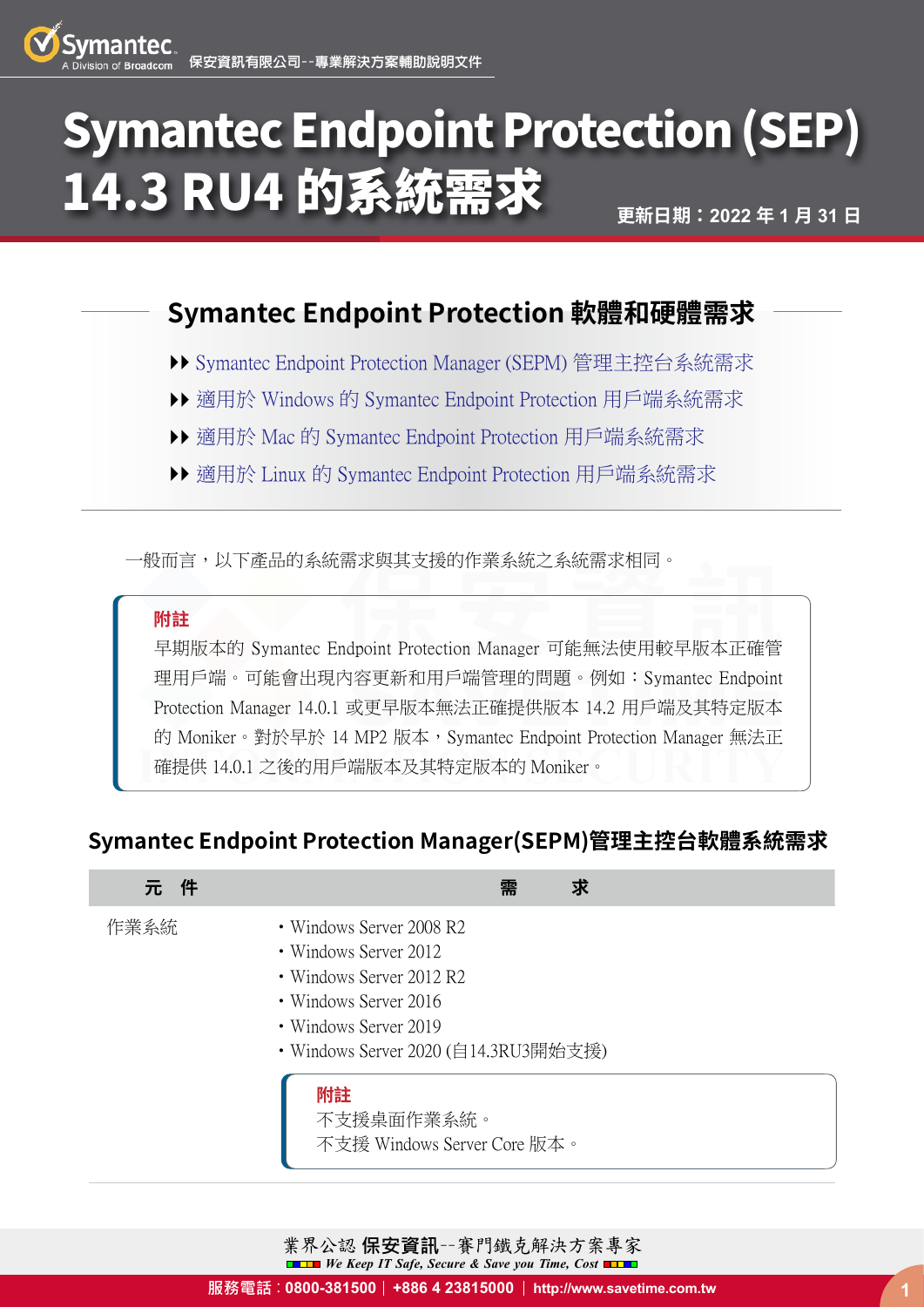

| 件<br>元 | 求<br>需                                                                                                                                                                                                                                                                                                                                                               |
|--------|----------------------------------------------------------------------------------------------------------------------------------------------------------------------------------------------------------------------------------------------------------------------------------------------------------------------------------------------------------------------|
| 網頁瀏覽器  | 下列瀏覽器支援透過 Web 主控台存取 Symantec Endpoint Protection<br>Manager 以及檢視 Symantec Endpoint Protection Manager 說明:<br>• Microsoft Edge Chromium 型瀏覽器 (SEP 14.3 及更新版本)<br>• Microsoft Edge<br>注意:32 位元版本的 Windows 10 不支援在 Edge 瀏覽器上存取 Web<br>主控台。<br>• Microsoft Internet Explorer 11 (SEP 14.2.x 及更舊版本)<br>• Mozilla Firefox 5.x $\overline{\oplus}$ 83<br>• Google Chrome 87 |
| 資料庫    | Symantec Endpoint Protection Manager 包括一個預設資料庫:<br>• Microsoft SQL Server Express 2014 (適用於 Windows Server 2008 R2)<br>• Microsoft SQL Server Express 2017<br>・Sybase 内嵌資料庫 (僅 SEP 14.3 MP.x 和更舊版本)                                                                                                                                                                  |
|        | 您也可以選擇使用下列其中一種 Microsoft SQL Server 版本的資料庫:<br>• SQL Server 2008 SP4<br>• SQL Server 2008 R2 , SP3<br>• SQL Server 2012 RTM - SP4<br>· SQL Server 2014 RTM - SP3<br>• SQL Server 2016 RTM, SP1 · SP2<br>· SQL Server 2017 RTM<br>・SQL Server 2019 RTM (14.3 及更新版本)                                                                                                   |
|        | 附註<br>支援Amazon RDS上託管的SQL Server資料庫(自14.0.1 MP2版起)                                                                                                                                                                                                                                                                                                                   |
|        | 附註<br>如果 Symantec Endpoint Protection 使用 SQL Server 資料庫並且您的<br>環境僅使用 TLS 1.2,請確保 SQL Server 支援 TLS 1.2。您可能需<br>要修正 SQL Server。此建議適用於 SQL Server 2008、2012 和 2014<br>。如果沒有 SQL Server 修補程式來支援 TLS 1.2,從 Symantec<br>Endpoint Protection 12.1 升級至 14 時可能會發生問題。<br>Microsoft SQL Server 支援 TLS 1.2                                                                      |
| 其他環境需求 | 在純 IPv6 網路中,仍須安裝 IPv4 堆疊,但須將其停用。如果移除<br>IPv4 堆疊,Symantec Endpoint Protection Manager 則無法運作。<br>Microsoft Visual C++ 2017 可轉散發套件 (x64/x86)                                                                                                                                                                                                                            |
|        | 附註<br>所需版本的 Visual C++ 將會在安裝 Symantec Endpoint Protection<br>Manager 管理主控台時自動被安裝。                                                                                                                                                                                                                                                                                    |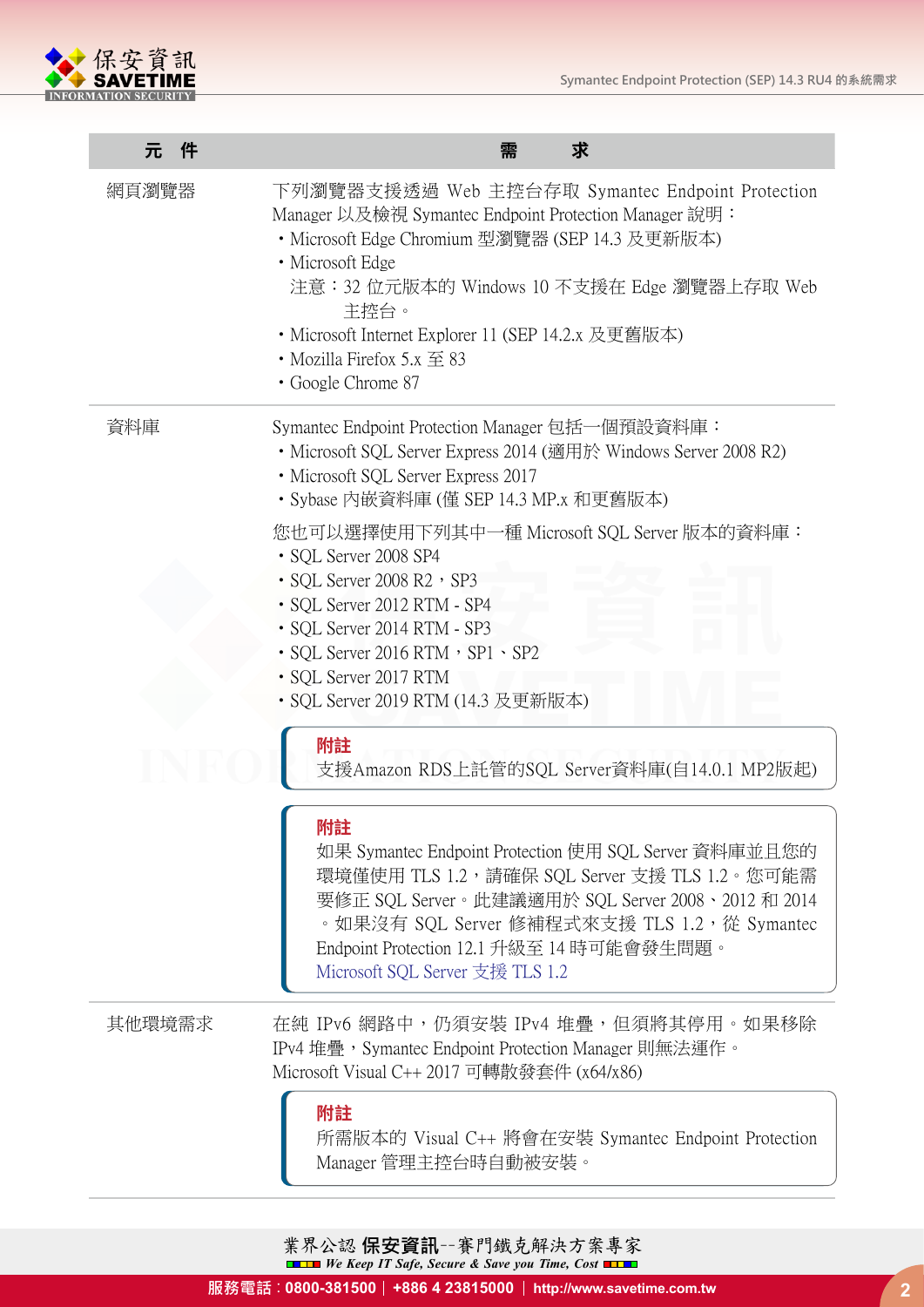

# **Symantec Endpoint Protection Manager 管理主控台硬體系統需求**

| 件<br>元                 | 求<br>需                                                                                                                                                                                    |
|------------------------|-------------------------------------------------------------------------------------------------------------------------------------------------------------------------------------------|
| 處理器                    | 至少 Intel Pentium Dual-Core 或效能相當的處理器,建議使用 8 核心或<br>更多核心                                                                                                                                   |
|                        | 附註<br>不支援 Intel Itanium IA-64 處理器。                                                                                                                                                        |
| 實體 RAM                 | 至少 2 GB 可用 RAM; 建議 8 GB 或更高可用 RAM                                                                                                                                                         |
|                        | 附註<br>您的 Symantec Endpoint Protection Manager 伺服器可能需求額外<br>的 RAM,視已安裝其他應用程式的 RAM 需求而定。例如:如<br>果 Symantec Endpoint Protection Manager 伺服器上安装有 Microsoft<br>SQL Server, 伺服器至少應該有8GB 可用 RAM。 |
| 顯示                     | 1024 x 768 或更大                                                                                                                                                                            |
| 硬碟機<br>(安裝到系統磁碟<br>機時) | 搭配本機 SQL Server 資料庫:<br>・至少 40 GB (建議使用 200 GB) 可用於管理伺服器和資料庫                                                                                                                              |
|                        | 搭配遠端 SQL Server 資料庫:<br>· 至少 40 GB (建議使用 100 GB) 可用於管理伺服器<br>・遠端伺服器上可用於資料庫的額外磁碟空間                                                                                                         |
| 硬碟機<br>(安裝到替代磁碟<br>機時) | 搭配本機 SQL Server 資料庫:<br>・系統磁碟機需要至少 15 GB 的可用空間 (建議使用 100 GB)<br>• 安裝磁碟機需要至少 25 GB 的可用空間 (建議使用 100 GB)                                                                                     |
|                        | 搭配遠端 SQL Server 資料庫:<br>・系統磁碟機需要至少 15 GB 的可用空間 (建議使用 100 GB)<br>• 安裝磁碟機需要至少 25 GB 的可用空間 (建議使用 100 GB)<br>•遠端伺服器上可用於資料庫的額外磁碟空間                                                             |
| 其他                     | 已啟用的網路介面卡                                                                                                                                                                                 |

如果使用 SQL Server 資料庫,可能需要更多可用磁碟空間。額外空間的數量和位置視 SQL Server 使用的磁碟機、資料庫維護需求和其他資料庫設定而定。

業界公認 **保安資訊**--賽門鐵克解決方案專家

*We Keep IT Safe, Secure & Save you Time, Cost*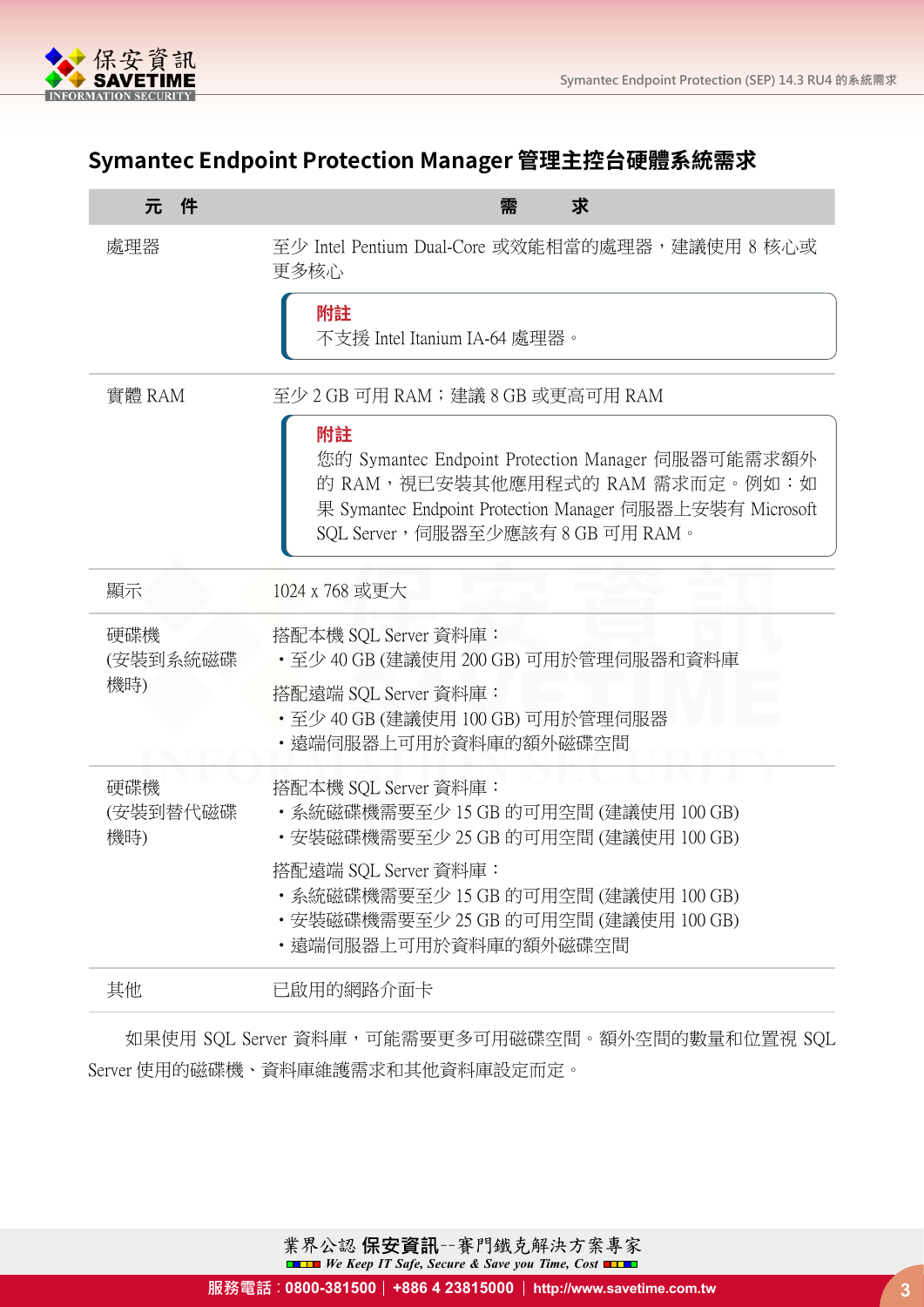



# <span id="page-3-0"></span>**適用於 Windows 的 Symantec Endpoint Protection 用戶端軟體系統需求**

| 件<br>元        | 求<br>需                                                                                                                                                                                                                                                                                                                                                                                                                                                                                                                                                                                                                                                                                                                                                                                                                                                                                                                                                                                                                                                                                                                                                                                                                                                     |
|---------------|------------------------------------------------------------------------------------------------------------------------------------------------------------------------------------------------------------------------------------------------------------------------------------------------------------------------------------------------------------------------------------------------------------------------------------------------------------------------------------------------------------------------------------------------------------------------------------------------------------------------------------------------------------------------------------------------------------------------------------------------------------------------------------------------------------------------------------------------------------------------------------------------------------------------------------------------------------------------------------------------------------------------------------------------------------------------------------------------------------------------------------------------------------------------------------------------------------------------------------------------------------|
| 作業系統 (桌面)     | • Windows 7 (32 位元、64 位元;RTM 和 SP1)<br>• Windows Embedded 7 Standard · POSReady 和 Enterprise (32 位元和 64<br>位元)<br>• Windows 8 (32 位元、64 位元)<br>• Windows Embedded 8 Standard (32 位元和 64 位元)<br>• Windows 8.1 (32 位元、64 位元),包括 Windows To Go<br>・Windows 8.1 四月更新 (2014) (32 位元、64 位元)<br>・Windows 8.1 八月更新 (2014) (32 位元、64 位元)<br>• Windows Embedded 8.1 Pro $\cdot$ Industry Pro $\hbar$ I Industry Enterprise (32 位元)<br>和 64 位元)<br>• Windows 10 (1507 版) (32 位元、64 位元),包括 Windows 10 企業版<br>2015 長期維護<br>・Windows 10 11 月更新版 (1511 版) (32 位元、64 位元)<br>• Windows 10 年度更新版 (1607 版) (32 位元、64 位元),包括 Windows<br>10 企業版 2016 長期維護<br>• Windows 10 Creators Update (1703 版) (32 位元、64 位元)<br>• Windows 10 Fall Creators Update (1709 版) (32 位元、64 位元)<br>・Windows 10 2018 年 4 月更新版 (1803 版) (32 位元、64 位元)<br>・Windows 10 2018 年 10 月更新版 (1809 版) (32 位元、64 位元),包括<br>Windows 10 Enterprise 2019 LTSC ·<br>・Windows 10 2019 年 5 月更新版 (1903 版) (32 位元、64 位元)<br>・Windows 10 2019 年 11 月更新版 (1909 版) (32 位元、64 位元) (14.2<br>RU1 及更新版本)<br>• Windows 10 20H1 (Windows 10 2004 版) (14.3 及更新版本)<br>• Windows 10 20H2 (Windows 10 2009 版) (自 14.3 RU1 起)<br>• Windows 10 21H1 (自 14.3 RU1 起)<br>• Windows 10 21H2 (自 14.3 RU1 起)<br>• Windows 11 (自 14.3 RU3 起) |
| 作業系統<br>(伺服器) | • Windows Server 2008 R2<br>• Windows Small Business Server 2011<br>• Windows Server 2012<br>• Windows Server 2012 R2<br>• Windows Server 2012 R2 四月更新 (2014)<br>• Windows Server 2012 R2 八月更新 (2014)<br>• Windows Server 2016<br>• Windows Server 2019<br>・Windows Server,1803 版 (伺服器核心) (從 14.2 RU2 開始)<br>• Windows Server,1809 版 (伺服器核心)                                                                                                                                                                                                                                                                                                                                                                                                                                                                                                                                                                                                                                                                                                                                                                                                                                                                                                               |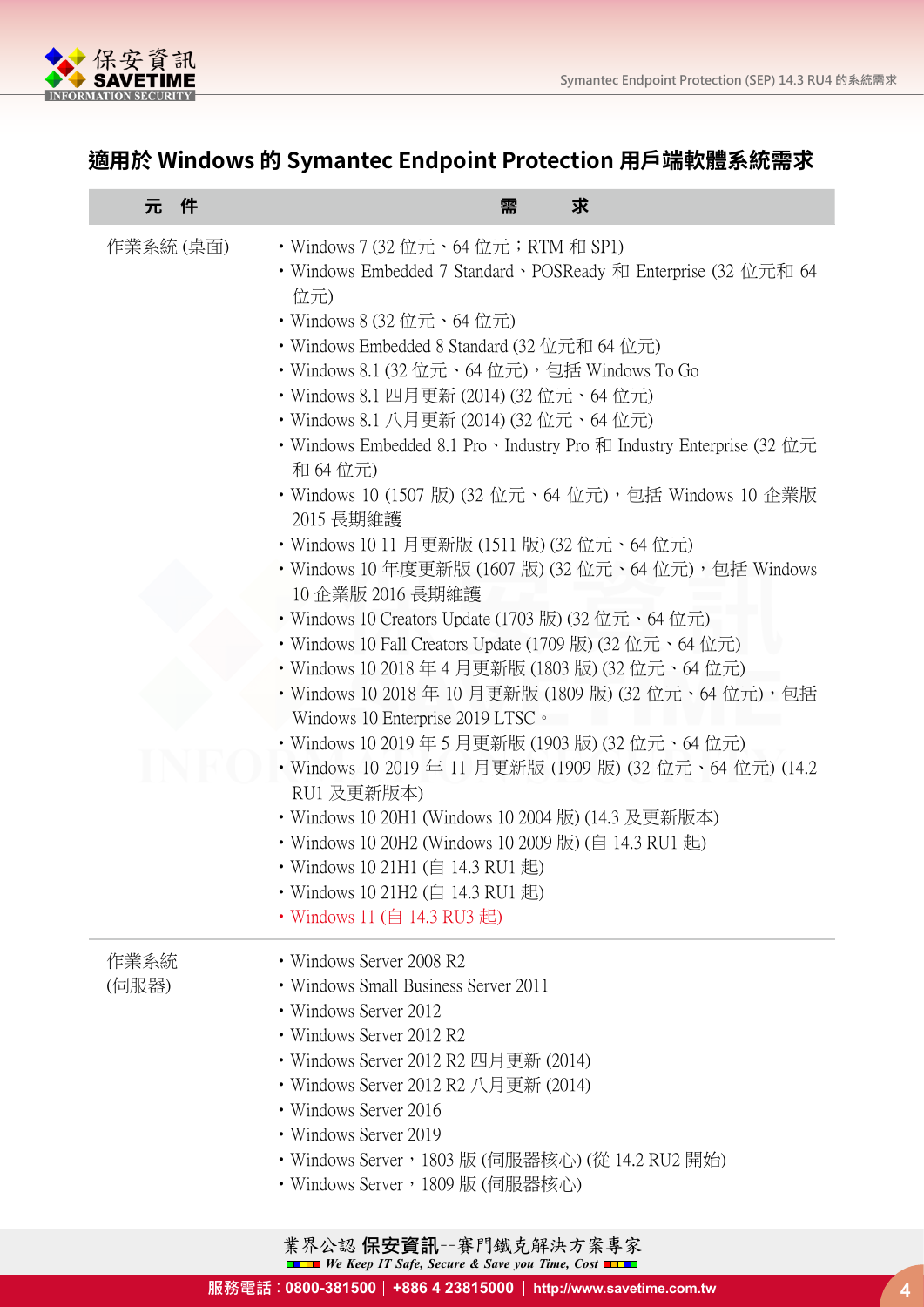

| 元件            | 需                                                                                                                                                                                                  |
|---------------|----------------------------------------------------------------------------------------------------------------------------------------------------------------------------------------------------|
| 作業系統<br>(伺服器) | • Windows Server,1903 版 (伺服器核心) (從 14.2 RU1 開始)<br>• Windows Server,1909 版 (伺服器核心) (14.2 RU1 及更新版本)<br>・Windows 伺服器,2004 版<br>• Windows 伺服器,20H2 版 (14.3 RU1)<br>• Windows 伺服器 2022 版 (自14.3 RU3起) |
|               | 如需舊版支援的作業系統清單,請參閱:<br>Windows 與 Endpoint Protection 用戶端的相容性<br>Windows 10 更新和 Windows Server 2016/Server 2019 的 Endpoint Protection 支援                                                             |
| 瀏覽器入侵預防       | 瀏覽器入侵預防支援以用戶端入侵偵測系統 (CIDS) 引擎版本為基礎。<br>請參閱 Endpoint Protection 中瀏覽器入侵預防支援的瀏覽器                                                                                                                      |

# **適用於 Windows 的 Symantec Endpoint Protection 用戶端硬體系統需求**

| 件<br>元           | 求<br>需                                                                                                                                       |
|------------------|----------------------------------------------------------------------------------------------------------------------------------------------|
| 處理器<br>(適用於實體電腦) | ・32 位元處理器:最少 2 GHz Intel Pentium 4 或效能相當的處理器 (建<br>議使用 Intel Pentium 4 或效能相當的處理器)<br>・64 位元處理器:最少包含 x86-64 支援的 2 GHz Pentium 4 或效能相當<br>的處理器 |
|                  | 附註<br>不支援 Itanium 處理器。                                                                                                                       |
| 處理器<br>(適用於虛擬電腦) | 一個虛擬通訊端和每個通訊端一個核心,至少 1 GHz (一個虛擬通訊端<br>和每個通訊端兩個核心,建議為 2 GHz)                                                                                 |
|                  | 附註<br>必須啟用 Hypervisor 資源保留。                                                                                                                  |
| 實體 RAM           | 1 GB 或以上 (視作業系統需求而定,建議使用 2 GB)                                                                                                               |
| 顯示               | 800 x 600 或更大                                                                                                                                |
| 硬碟機              | 磁碟空間需求視您安裝的用戶端類型、要安裝到哪個磁碟機,以及程<br>式資料檔案所在的位置而定。程式資料資料夾通常位於系統磁碟機的<br>預設位置 C:\ProgramData 中。<br>不管您選擇哪個安裝磁碟機,系統磁碟機上都須有可用磁碟空間。                  |
|                  | 附註<br>可用空間的需求依 NTFS 檔案系統而定。此外,還需要可用於內<br>容更新和日誌的額外空間。                                                                                        |

業界公認 **保安資訊**--賽門鐵克解決方案專家

*We Keep IT Safe, Secure & Save you Time, Cost*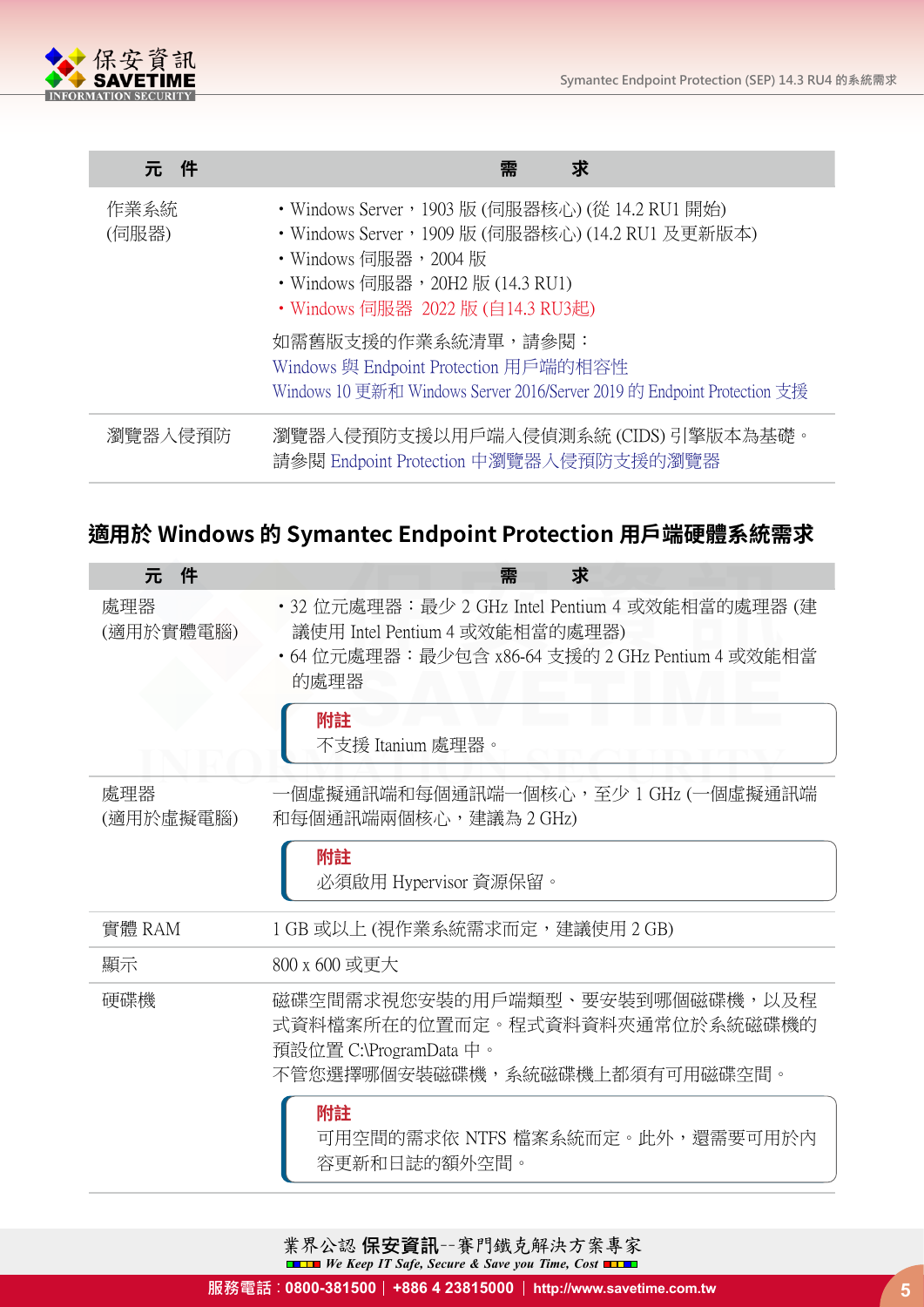

#### **安裝到系統磁碟機時,適用於 Windows 的 Symantec Endpoint Protection 用戶端可用的硬碟機系統需求**

| 件<br>元       | 求<br>需                                                 |
|--------------|--------------------------------------------------------|
| 標準           | 當程式資料資料夾位於系統磁碟機時:<br>$\cdot$ 395 MB*                   |
|              | 當程式資料資料夾位於替代磁碟機時:<br>・ 系統磁碟機:180 MB<br>・替代安裝磁碟機:350 MB |
| Embedded/VDI | 當程式資料資料夾位於系統磁碟機時:<br>• 245 MB*                         |
|              | 當程式資料資料夾位於替代磁碟機時:<br>・ 系統磁碟機:180 MB<br>・替代安裝磁碟機:200 MB |
| 暗網           | 當程式資料資料夾位於系統磁碟機時:<br>$\cdot$ 545 MB*                   |
|              | 當程式資料資料夾位於替代磁碟機時:<br>・ 系統磁碟機:180 MB<br>・替代安裝磁碟機:500 MB |

\* 安裝期間需要額外的 135 MB 可用空間。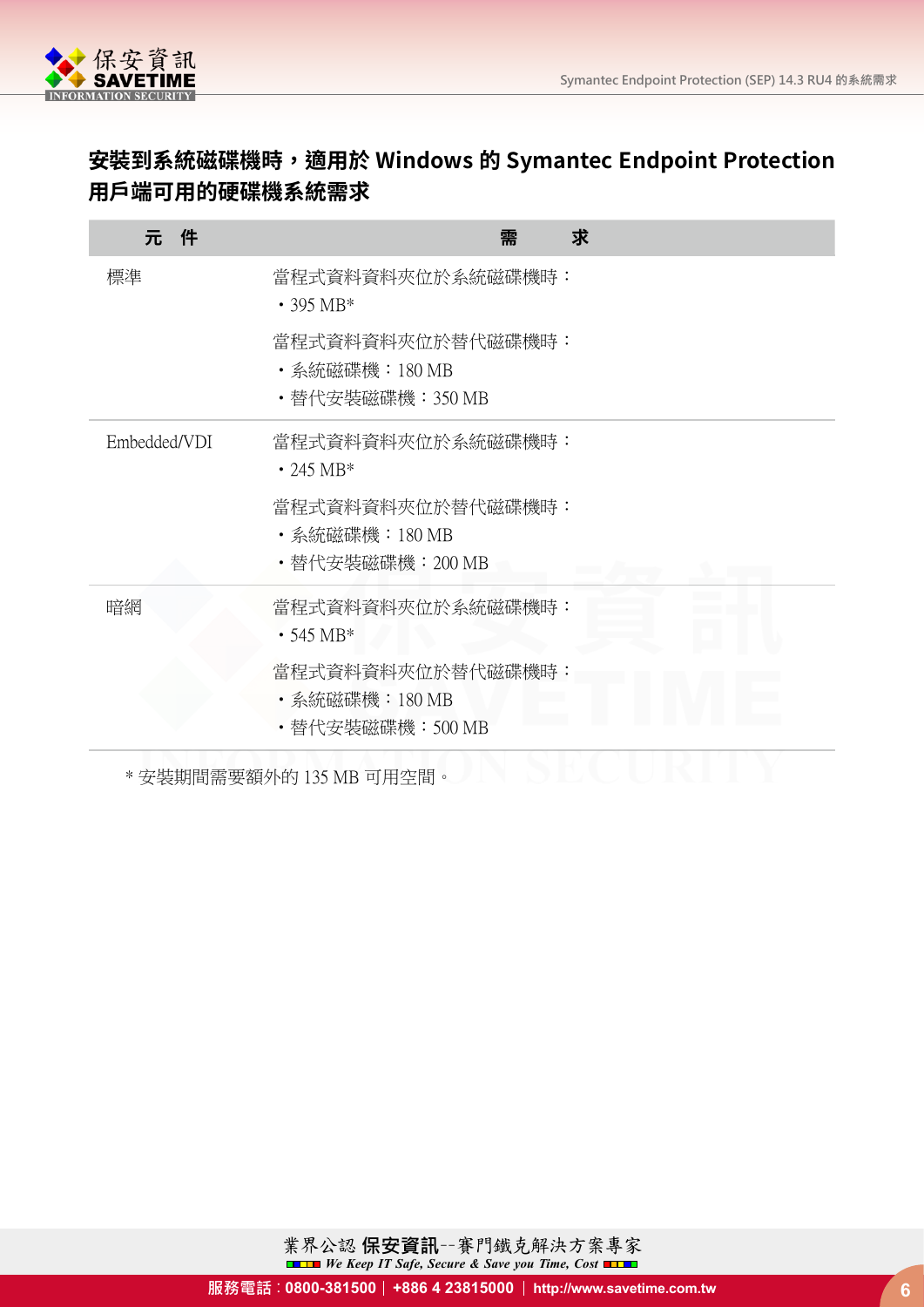

#### **安裝到替代磁碟機時,適用於 Windows 的 Symantec Endpoint Protection 用戶端可用的硬碟機系統需求**

| 件<br>元       | 求<br>需                                                                     |
|--------------|----------------------------------------------------------------------------|
| 標準           | 當程式資料資料夾位於系統磁碟機時:<br>・ 系統磁碟機:380 MB<br>・替代安裝磁碟機:15 MB*                     |
|              | 當程式資料資料夾位於替代磁碟機時:**<br>・ 系統磁碟機:30 MB<br>・程式資料磁碟機:350 MB<br>・替代安裝磁碟機:150 MB |
| Embedded/VDI | 當程式資料資料夾位於系統磁碟機時:<br>・ 系統磁碟機:230 MB<br>・替代安裝磁碟機:15 MB*                     |
|              | 當程式資料資料夾位於替代磁碟機時:<br>・ 系統磁碟機:30 MB<br>・程式資料磁碟機:200 MB<br>・替代安裝磁碟機:150 MB   |
| 暗網           | 當程式資料資料夾位於系統磁碟機時:<br>・ 系統磁碟機:530 MB<br>・替代安裝磁碟機:15 MB*                     |
|              | 當程式資料資料夾位於替代磁碟機時:**<br>・ 系統磁碟機:30 MB<br>・程式資料磁碟機:500 MB<br>・替代安裝磁碟機:150 MB |

\* 安裝期間需要額外的 135 MB 可用空間。

\*\* 如果程式資料資料夾與替代安裝磁碟機相同,請向程式資料磁碟機新增總計 15 MB 可用空間 以供您使用。但在安裝期間,安裝程式仍需要替代安裝磁碟機上有完整的 150 MB 可用空間。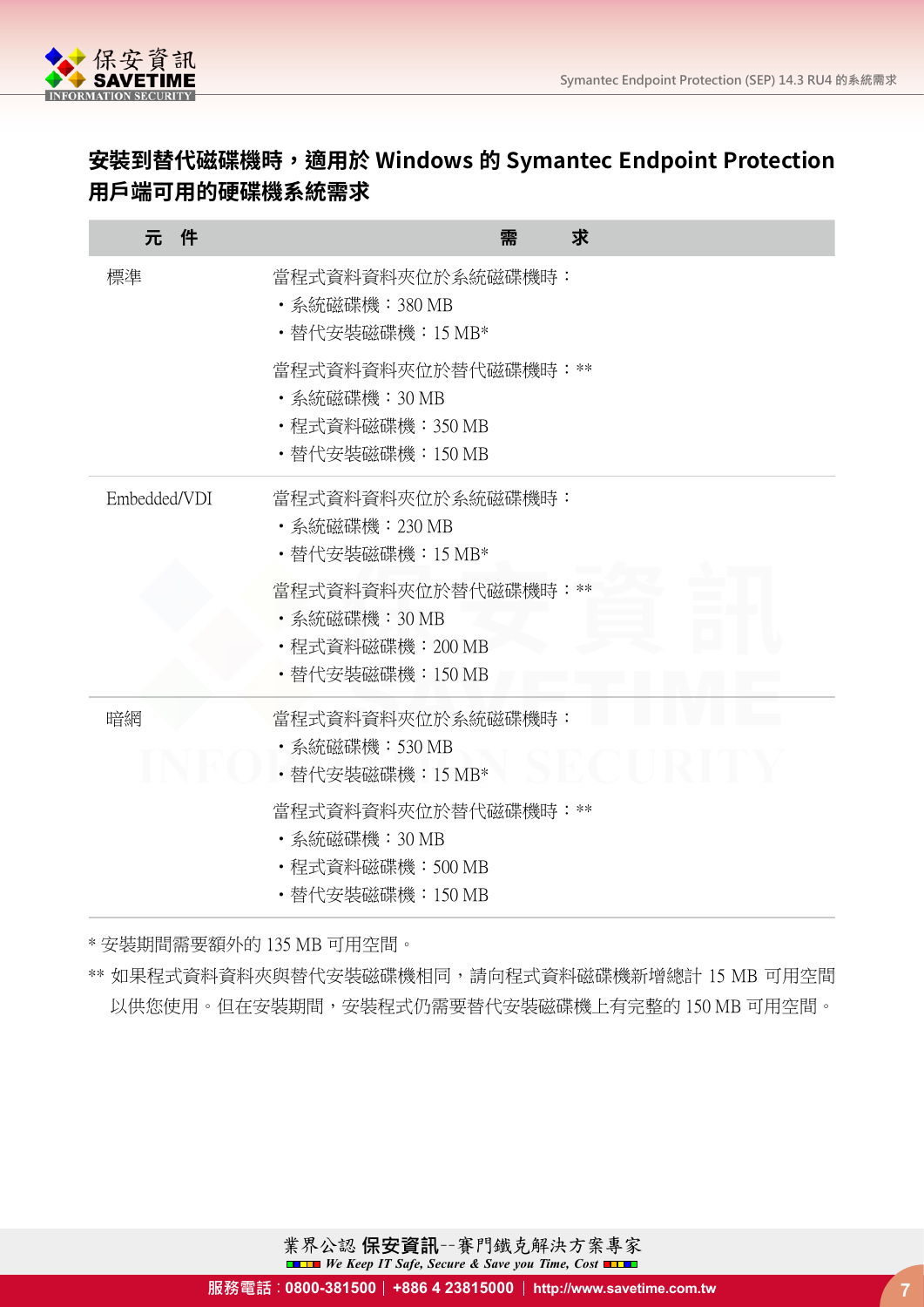

# **Windows Embedded 適用的 Symantec Endpoint Protection 用戶端系統需求**

| 件<br>元  | 求<br>需                                                                                                                                                                                                                                                                                                                                                                                                |
|---------|-------------------------------------------------------------------------------------------------------------------------------------------------------------------------------------------------------------------------------------------------------------------------------------------------------------------------------------------------------------------------------------------------------|
| 處理器     | 1 GHz Intel Pentium                                                                                                                                                                                                                                                                                                                                                                                   |
| 實體 RAM  | 256 MB                                                                                                                                                                                                                                                                                                                                                                                                |
|         | 附註<br>此圖適用於安裝 Symantec Endpoint Protection 内嵌式用戶端。如果<br>您也從整合的解決方案實作其他功能,例如:EDR則需要額外的<br>實體 RAM。                                                                                                                                                                                                                                                                                                      |
| 硬碟機     | Symantec Endpoint Protection Embedded/VDI 用戶端需下列可用硬碟空間:<br>・安裝到系統磁碟機:245 MB<br>• 安裝到替代磁碟機:系統磁碟機上為230 MB, 替代磁碟機上為15 MB                                                                                                                                                                                                                                                                                 |
|         | 安裝期間需要額外的 135 MB 可用空間。                                                                                                                                                                                                                                                                                                                                                                                |
|         | 這些圖假設程式資料資料夾位於系統磁碟機上。如需更多詳細資訊或<br>其他用戶端類型的需求,請參閱適用於 Windows 的 Symantec Endpoint<br>Protection 用戶端系統需求。                                                                                                                                                                                                                                                                                                |
| 内嵌作業系統  | • Windows Embedded Standard 7 (32 位元和 64 位元)<br>• Windows Embedded POSReady 7 (32 位元和 64 位元)<br>• Windows Embedded Enterprise 7 (32 位元和 64 位元)<br>• Windows Embedded 8 Standard (32 位元和 64 位元)<br>• Windows Embedded 8.1 Industry Pro (32 位元和 64 位元)<br>• Windows Embedded 8.1 Industry Enterprise (32 位元和 64 位元)<br>• Windows Embedded 10 (自SEP 14.3 RU3起)<br>• Windows Embedded 11 (自SEP 14.3 RU3起) |
| 所需的最少元件 | • Filter Manager (FltMgr.sys)<br>・效能資料協助程式 (pdh.dll)<br>• Windows Installer 服務                                                                                                                                                                                                                                                                                                                        |
| 範本      | ・應用程式相容性 (預設值)<br>・數位告示板<br>·工業自動化<br>・IE、媒體播放器、RDP<br>・機上盒<br>・精簡型用戶端<br>不支援最低架構範本。<br>不支援加強型寫入過濾器 (EWF) 和統一寫入過濾器 (UWF)。建議寫入<br>過濾器是隨登錄過濾器一起安裝的檔案型寫入過濾器 (FBWF)。                                                                                                                                                                                                                                      |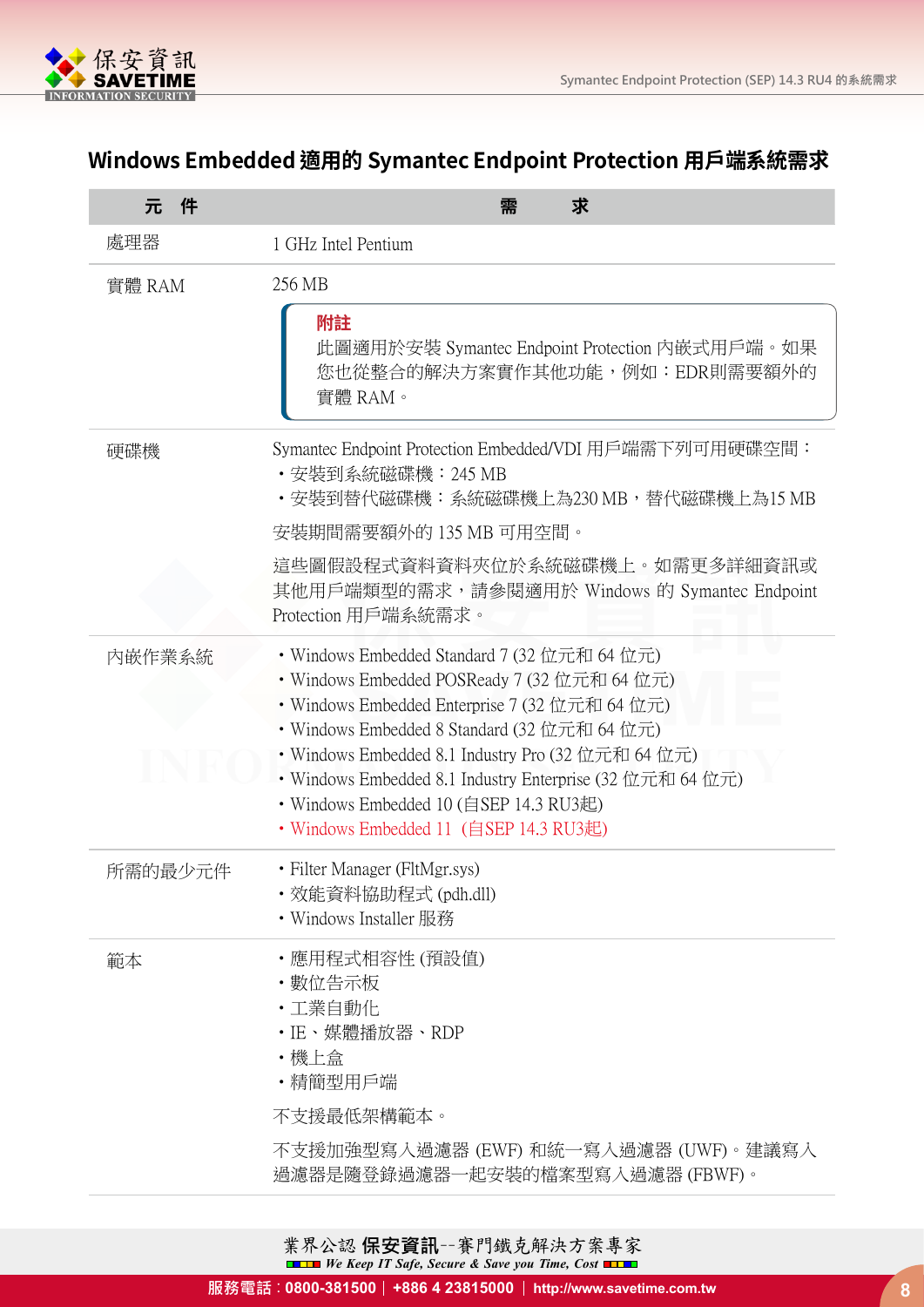

#### <span id="page-8-0"></span>**Mac 適用的 Symantec Endpoint Protection 用戶端系統需求**

| 件<br>元 | 需<br>求                                                                                         |
|--------|------------------------------------------------------------------------------------------------|
| 處理器    | • 64 位元 Intel Core 2 Duo 或更新版本<br>• Apple M1晶片(自 SEP 14.3 RU2 起)                               |
| 實體 RAM | 2 GB RAM                                                                                       |
| 硬碟機    | 1 GB 可用硬碟空間以供安裝                                                                                |
|        |                                                                                                |
| 顯示     | 800 x 600                                                                                      |
| 作業系統   | • macOS 10.15 到 10.15.7<br>$\cdot$ macOS 11 (Big Sur)<br>• macOS 12 (Monterey)(自SEP 14.3 RU3起) |

# <span id="page-8-1"></span>**Linux 的 Symantec Endpoint Protection 用戶端系統需求**

| 件<br>元 | 需<br>求                                                                                                                                                                                                                                                                                                                                                                                                                                                                                                                        |
|--------|-------------------------------------------------------------------------------------------------------------------------------------------------------------------------------------------------------------------------------------------------------------------------------------------------------------------------------------------------------------------------------------------------------------------------------------------------------------------------------------------------------------------------------|
| 硬體     | • Intel Pentium 4 (2 GHz) 處理器或更新的處理器<br>・500 MB 的可用 RAM (建議使用 4 GB 的 RAM)<br>・如果 /var、/opt 和 /tmp 共用相同的檔案系統/磁碟區,則有 2 GB 可用<br>磁碟空間<br>・如果是不同的磁碟區,則每個 /var、/opt 和 /tmp 中有 500 MB 可用磁<br>碟空間                                                                                                                                                                                                                                                                                                                                    |
| 作業系統   | 自版本 14.3 RU1 起支援的作業系統:<br>• Amazon Linux 2<br>$\cdot$ CentOS 6 $\cdot$ 7 $\cdot$ 8*<br>• Debian 9, 10 (自SEP 14.3 RU2起)<br>• Oracle Enterprise Linux $6 \cdot 7 \cdot 8^*$<br>• Red Hat Enterprise Linux $6 \cdot 7 \cdot 8^*$<br>• Linux 6.x is not supported for a dual-managed single agent (e.g., DCS and<br>SEP Linux). A standalone SEP Linux agent (SEPM managed or Cloud<br>managed) is supported on RHEL 6.x.<br>• SuSE Linux Enterprise Server 12.x · 15.x<br>• Ubuntu 14.04 LTS · 16.04 LTS · 18.04 LTS · 20.04 LTS |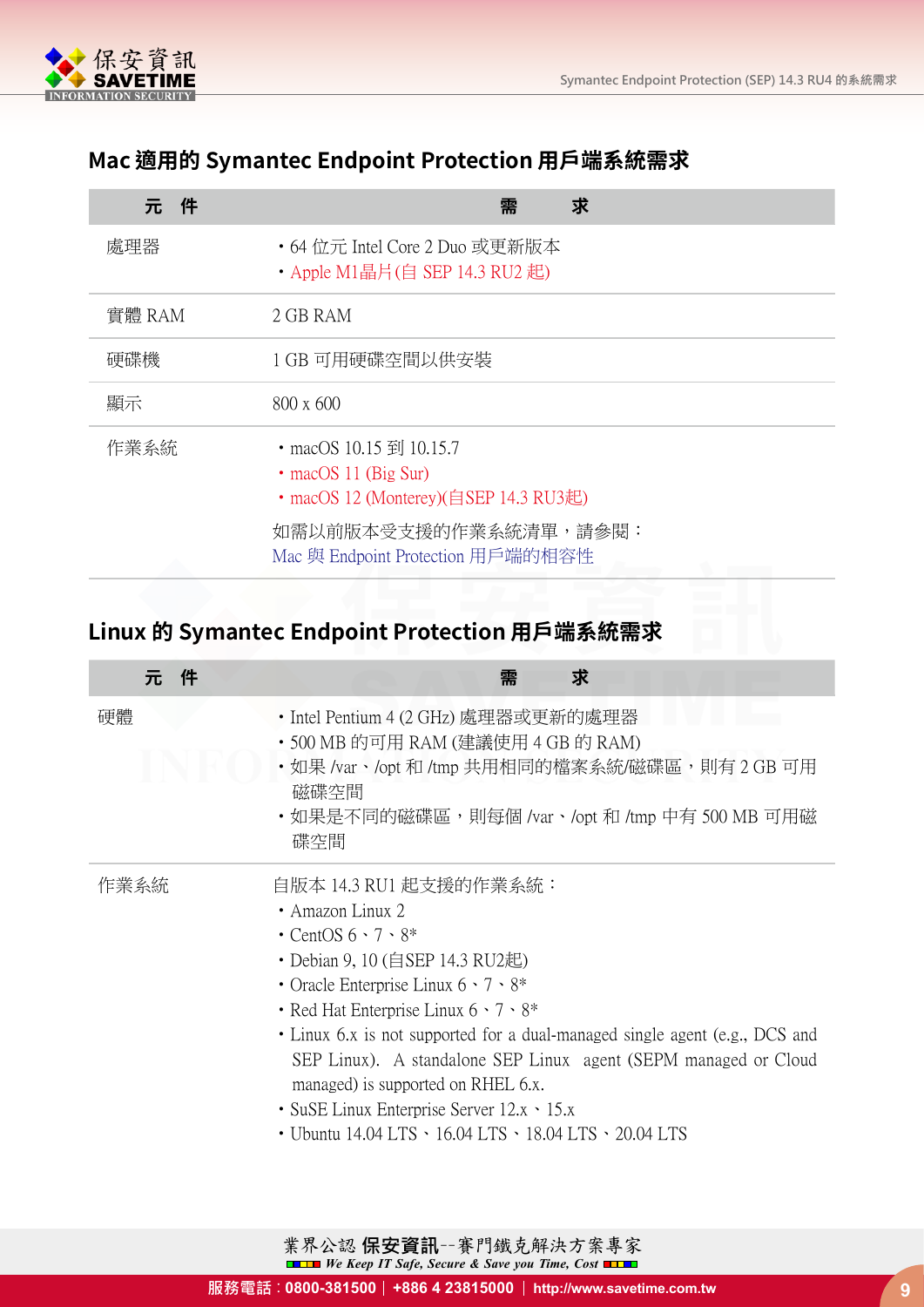

| 件<br>元                    | 求<br>需                                                                                                                                                                                                                                                                                                                                                                                                                                                                                                                                                                                     |
|---------------------------|--------------------------------------------------------------------------------------------------------------------------------------------------------------------------------------------------------------------------------------------------------------------------------------------------------------------------------------------------------------------------------------------------------------------------------------------------------------------------------------------------------------------------------------------------------------------------------------------|
| 作業系統                      | * If you are running RHEL/OEL/CentOS 8.x with FIPS mode enabled in<br>dual-managed mode with a DCS agent, the agent is unable to communicate<br>with DCS Server. Communication is restored when you disable FIPS and<br>restart the system.                                                                                                                                                                                                                                                                                                                                                |
|                           | 14.3 MP1 版及更舊版本支援的作業系統:<br>• Amazon Linux<br>・CentOS 6U3 - 6U9、7 - 7U7、8;32 位元和 64 位元<br>• Debian 6.0.5 Squeeze · Debian 8 Jessie ;32 位元和 64 位元<br>・Fedora 16、17;32 位元和 64 位元<br>• Oracle Linux (OEL) 6U2 · 6U4 · 6U5 · 6U8 · 7 · 7U1 · 7U2 · 7U3 · 7U4<br>• Red Hat Enterprise Linux Server (RHEL) 6U2 - 6U9 · 7 - 7U8 · 8-8U2<br>• SUSE Linux Enterprise Server (SLES) 11 SP1 - 11 SP4, 32 位元和 64 位<br>元; 12、12 SP1、12 SP3,64 位元<br>• SUSE Linux Enterprise Desktop (SLED) 11 SP1 - 11 SP4 , 32 位元和 64<br>位元; 12 SP3, 64 位元<br>• Ubuntu 12.04、14.04、16.04、18.04 (自 14.3 版起);32 位元和 64 位元 |
|                           | 如需受支援的先前版本作業系統核心清單,請參閱<br>Linux 派送及核心的清單,以及適用於 Symantec Endpoint Protection for<br>Linux 14.x 之預先編譯的自動防護驅動程式/模組。                                                                                                                                                                                                                                                                                                                                                                                                                                                                           |
| 其他環境需求(14.3<br>RU1及更新版本)  | OpenSSL 1.0.2k-fips 或更新                                                                                                                                                                                                                                                                                                                                                                                                                                                                                                                                                                    |
| 其他環境需求(14.3<br>MP1 及更舊版本) | • Glibc<br>不支援執行 glibc 2.6 之前版本的任何作業系統。<br>• net-tools 或 iproute2<br>Symantec Endpoint Protection 會使用這兩個工具之一,視電腦」<br>了哪個工具而定。<br>• OpenSSL 1.0.2k-fips 或更新版本<br>・開發人員工具<br>自動防護核心模組的自動編譯和手動編譯程序需要您安裝某些開發<br>人員工具。這些開發人員工具包含 gcc 以及核心來源和標頭檔案。<br>如需有關需安裝項目以及如何針對特定 Linux 版本安裝這些項目的<br>詳細資訊,請參閱:<br>手動編譯 Endpoint Protection for Linux 的自動防護核心模組<br>・64 位元電腦上的 i686 型相依套件                                                                                                                                                                                                                    |
|                           | Linux 用戶端中的很多執行檔都是 32 位元程式。對於 64 位元電腦<br>,您必須先安裝 i686 型相依套件,再安裝 Linux 用戶端。<br>如果您尚未安裝 i686 型相依套件,則可透過指令行安裝這些套件。<br>此安裝需要進階使用者權限,即以下指令示範中帶有 sudo 的指令:<br>。針對 Red Hat 型散佈:sudo yum install glibc.i686 libgcc.i686 libX11.<br>i686 libnsl.i686                                                                                                                                                                                                                                                                                                                                                |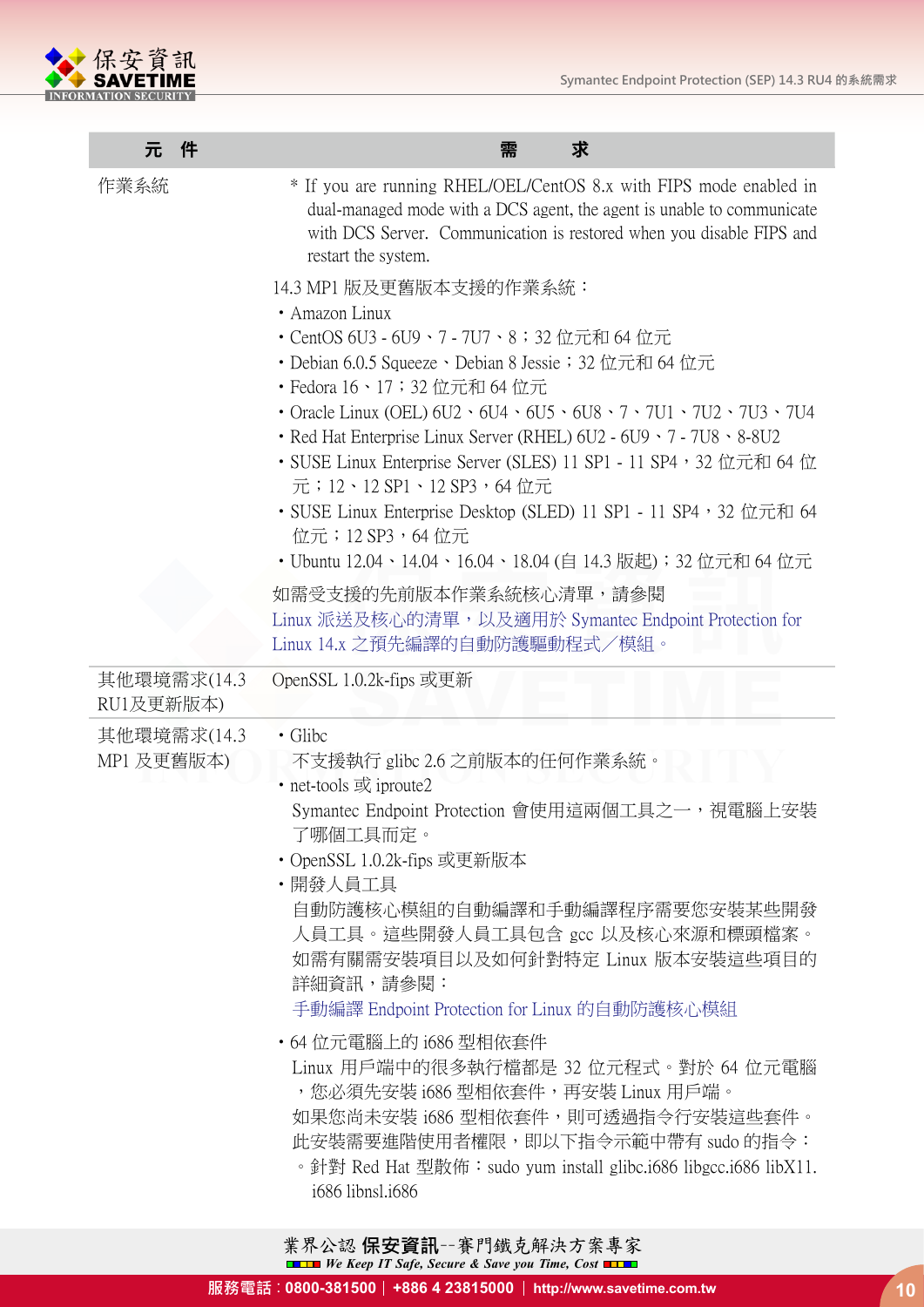

| 件<br>元                         | 求<br>需                                                                                                                                                                                                                                                                                                                                                                                                                                                                                                                                                                                                                                                                                                                                                                                                                                                                                                                                                                                                         |
|--------------------------------|----------------------------------------------------------------------------------------------------------------------------------------------------------------------------------------------------------------------------------------------------------------------------------------------------------------------------------------------------------------------------------------------------------------------------------------------------------------------------------------------------------------------------------------------------------------------------------------------------------------------------------------------------------------------------------------------------------------------------------------------------------------------------------------------------------------------------------------------------------------------------------------------------------------------------------------------------------------------------------------------------------------|
| 其他環境需求<br>(14.3 MP1 及<br>更舊版本) | 。針對 Debian 型散佈: sudo apt-get install ia32-libs<br>。針對以 Ubuntu 為基礎的派送:<br>sudo dpkg --add-architecture i386<br>sudo apt-get update<br>sudo apt-get install gcc-multilib libx11-6:i386                                                                                                                                                                                                                                                                                                                                                                                                                                                                                                                                                                                                                                                                                                                                                                                                                           |
| Dependencies                   | You must install the following list of dependent packages on the computer<br>where you create the installation package.<br>Core system packages:<br>• upstart: An event-driven init system.<br>• bash: The GNU Bourne Again shell (bash).<br>· sed: A GNU stream text editor.<br>• gzip: The GNU data compression program.<br>• tar: The GNU file archiving program.<br>• gawk: The GNU version of the awk text processing utility.<br>• grep: The GNU versions of grep pattern matching utilities.<br>• findutils: The GNU versions of find utilities (find and xargs).<br>• coreutils: The GNU core utilities - a set of commonly used utility applications.<br>· module-init-tools: Kernel module management utilities.<br>• util-linux-ng: A collection of basic system utilities.<br>• filesystem: The basic directory layout for a Linux system.<br>• shadow-utils: Utilities for managing accounts and shadow password files.<br>• zip: A file compression and packaging utility compatible with PKZIP. |
|                                | Dependent libraries:<br>• openssl: The OpenSSL toolkit (x86_64).<br>• glibc: The GNU libc libraries (x86 64).<br>• libstdc++: The GNU Standard C++ Library v4 (x86_64).<br>• libgcc: GCC version 4.0 shared support library (x86 64).<br>• pam: PAM Authentication Libraries (64bit libpam.so).<br>• zlib: A Massively Spiffy Yet Delicately Unobtrusive Compression Library<br>$(x86, 64)$ .<br>• libacl: Utilities to administer Access Control Lists (x86_64).<br>• at: Job spooling tools                                                                                                                                                                                                                                                                                                                                                                                                                                                                                                                  |
| 圖形桌面環境                         | 您可使用下列圖形桌面環境檢視 Symantec Endpoint Protection for Linux<br>用戶端:<br>$\cdot$ KDE<br>• Gnome<br>• Unity                                                                                                                                                                                                                                                                                                                                                                                                                                                                                                                                                                                                                                                                                                                                                                                                                                                                                                             |
|                                | 附註<br>Symantec Agent for Linux 14.3 RU1 沒有圖形化使用者介面。                                                                                                                                                                                                                                                                                                                                                                                                                                                                                                                                                                                                                                                                                                                                                                                                                                                                                                                                                            |

[賽門鐵克端點防護\(SEP14x\)-各版本說明-新增功能-修復疑問-核心版次對照表](https://www.savetime.com.tw/whatsnew/SEP14x-Release-list.pdf)

本文件由保安資訊有限公司專業細心整理後提供。如有遺誤、更新或異動均以上Symantec原廠公告為準,請知悉。2022/2 原廠網址[:https://techdocs.broadcom.com/tw/zh-tw/symantec-security-software/endpoint-security-and-management/endpoint-protection/all/release-notes/system-requirements-for-v53308029-d69e1453.html](https://techdocs.broadcom.com/tw/zh-tw/symantec-security-software/endpoint-security-and-management/endpoint-protection/all/release-notes/system-requirements-for-v53308029-d69e1453.html)